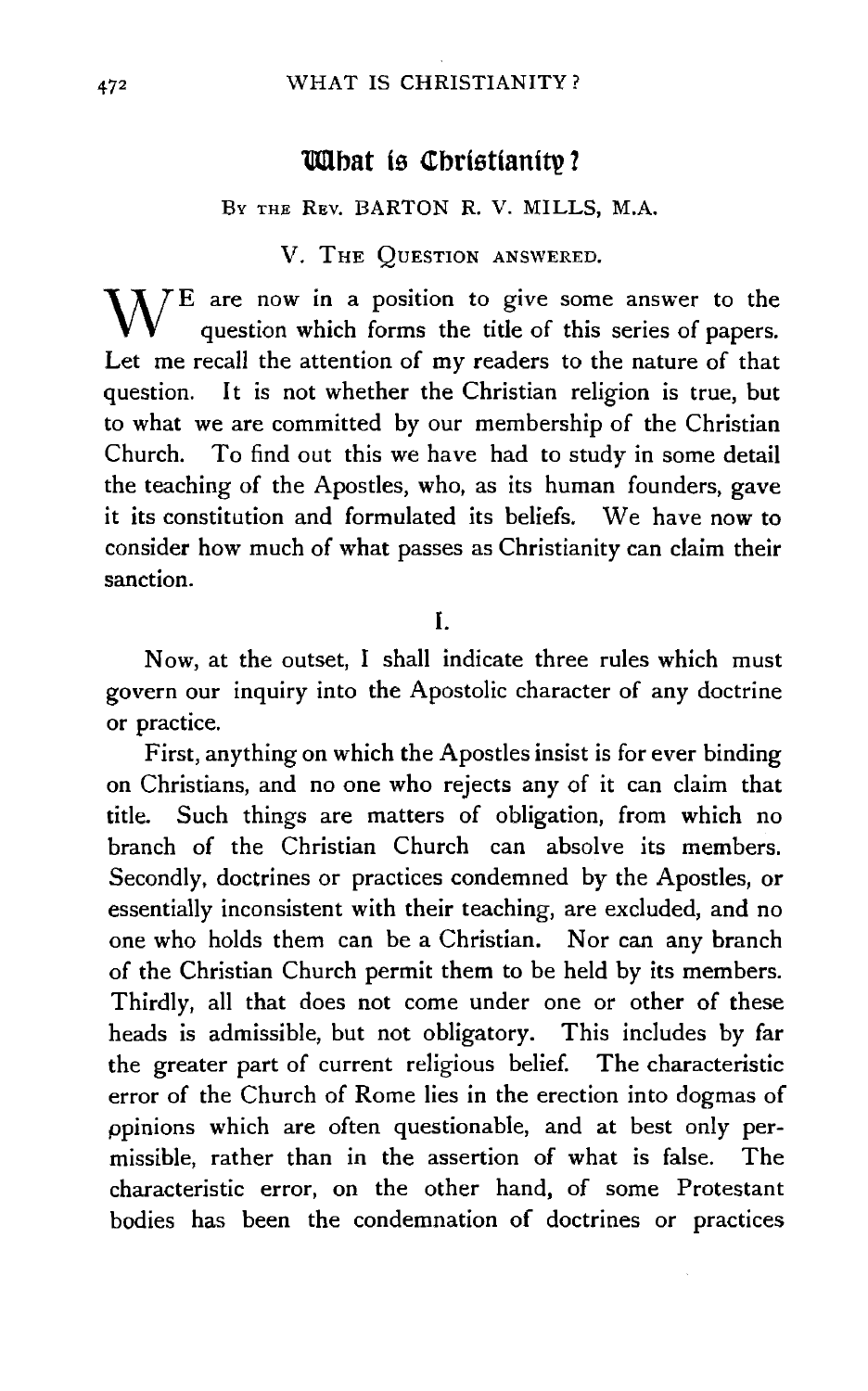simply because they are not explicitly prescribed in the New Testament. If these new forms of undue exclusiveness were found only outside the Church of England, their interest for readers of this magazine would be academic rather than practical. Unfortunately each of them has its adherents amongst our own members. We not unfrequently, *e.g.,* hear people say that some doctrine or practice is an essential part of the Catholic faith, when it had never been heard of in the Apostolic age. Others retort that it must be wrong, and that they will not accept it, because they cannot find it in the Bible. The doctrine of the Eucharistic Sacrifice and the practice of Fasting Communion are instances of these. These clearly belong to the third of the categories just mentioned, whereas many religious controversialists try to place them in the first or second.

This undue narrowness on the part of some Christians has led to an equally unwarrantable and more disastrous breadth on the part of others. The position of these people was described in the first paper of this series, and I need not now repeat what I then said. The point which I now desire to press is that, in their reasonable resentment of the exclusion from Christianity of many who have a just place within its borders, they claim admission to its pale for some who have no right to be there. If space permitted it would be most interesting to try to indicate the limits of permissible belief, and to see what Apostolic Christianity forbids, as well as what it allows. But our present inquiry is a narrower one. By the question, " What is Christianity ?" I mean what it *requires,* not what it allows or *forbids* us to accept. It must not, therefore, be assumed that Christianity includes nothing, or that it allows everything, outside these essential points.

II.

It will be convenient to follow the same line of investigation that has been taken in previous papers, and to consider what the Apostolic Church held to be essential as to *facts, doctrine*, *worship,* and *discipline:*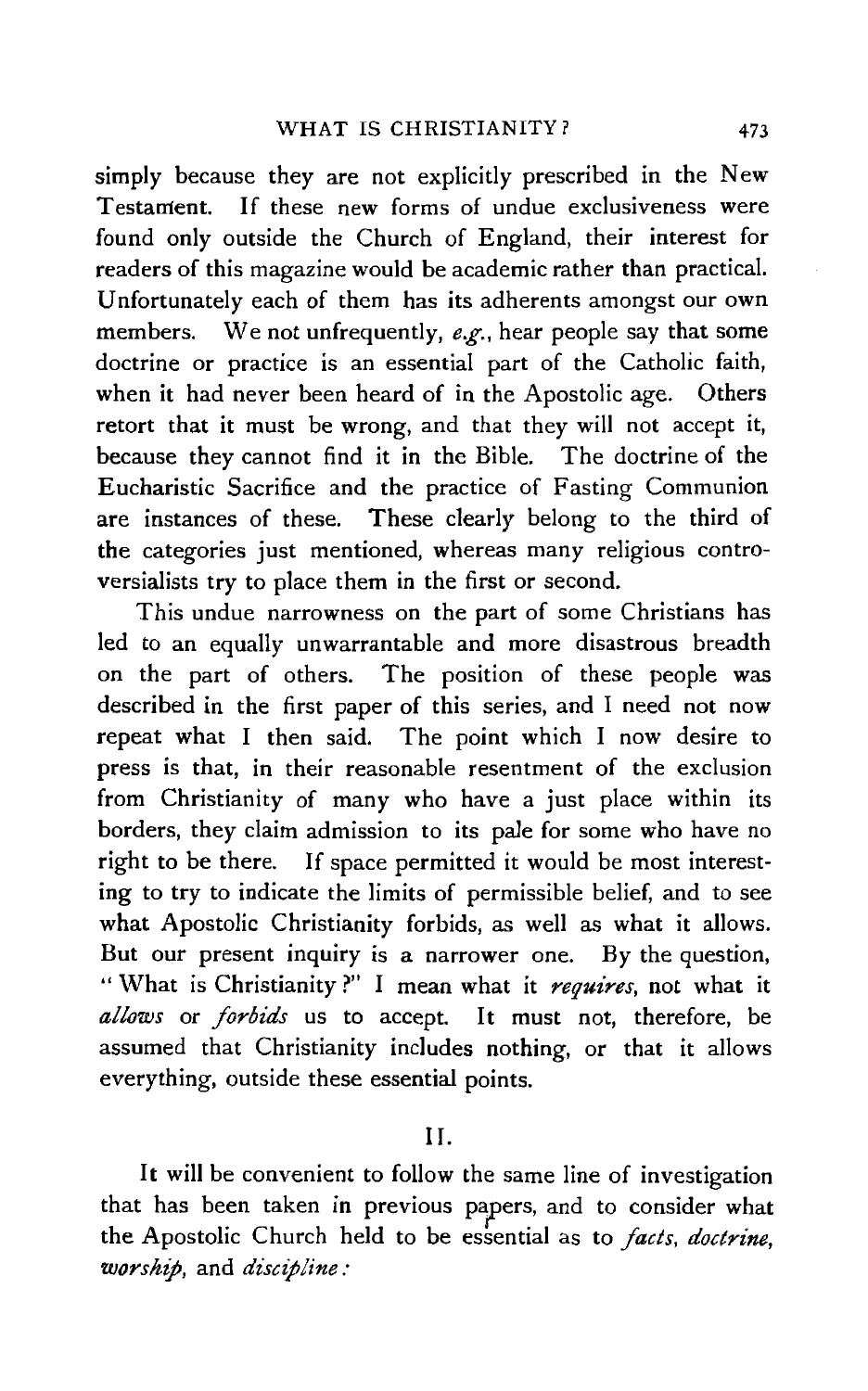r. The Apostles are uncompromising in their insistence on five fundamental facts. These are:

(i.) The miraculous birth of our Lord of a Virgin Mother without a human father.

(ii.) His actual bodily death upon the cross.

(iii.) The resurrection of His glorified body from the empty grave.

(iv.) His visible ascension into heaven in bodily form.

( v.) The descent of the Holy Ghost on the Apostles with certain visible signs.

These are occurrences as to which there are only two alternatives-their truth or their falsehood. If they are false the Christian religion does not exist, as its original purpose was to proclaim them. If they are true, no one who doubts or denies them can be a Christian.

2. The Apostolic Church asserts three great doctrines with such insistence as to make their acceptance a test of Christian membership :

(i.) The first of these is the efficacy of the death of Christ as a propitiation for our sins. This we call the doctrine of the Atonement. It is most significant that nothing is said as to the way in which this death gives satisfaction. We are not committed to any of the various views of the Atonement which have been held in the Christian Church, but we are bound to accept the principle that by our Lord's death-as distinct from His life-our sins are put away.

(ii.) The second essential doctrine is that of the Incarnation of Christ, including, of course, His Divinity. This, though it precedes the Atonement in the order of thought, comes after it in the time of its proclamation.<sup>1</sup> Here, again, we must distinguish between the simple definiteness of the Apostolic teaching and the more elaborate statements of the later Creeds. The Apostles assert the Godhead of Christ in terms which admit of no misconception ; but they do not enter into those curious speculations as to the way in which Divine and human nature

<sup>1</sup> See " The Christianity of St. Paul " in the CHURCHMAN for June.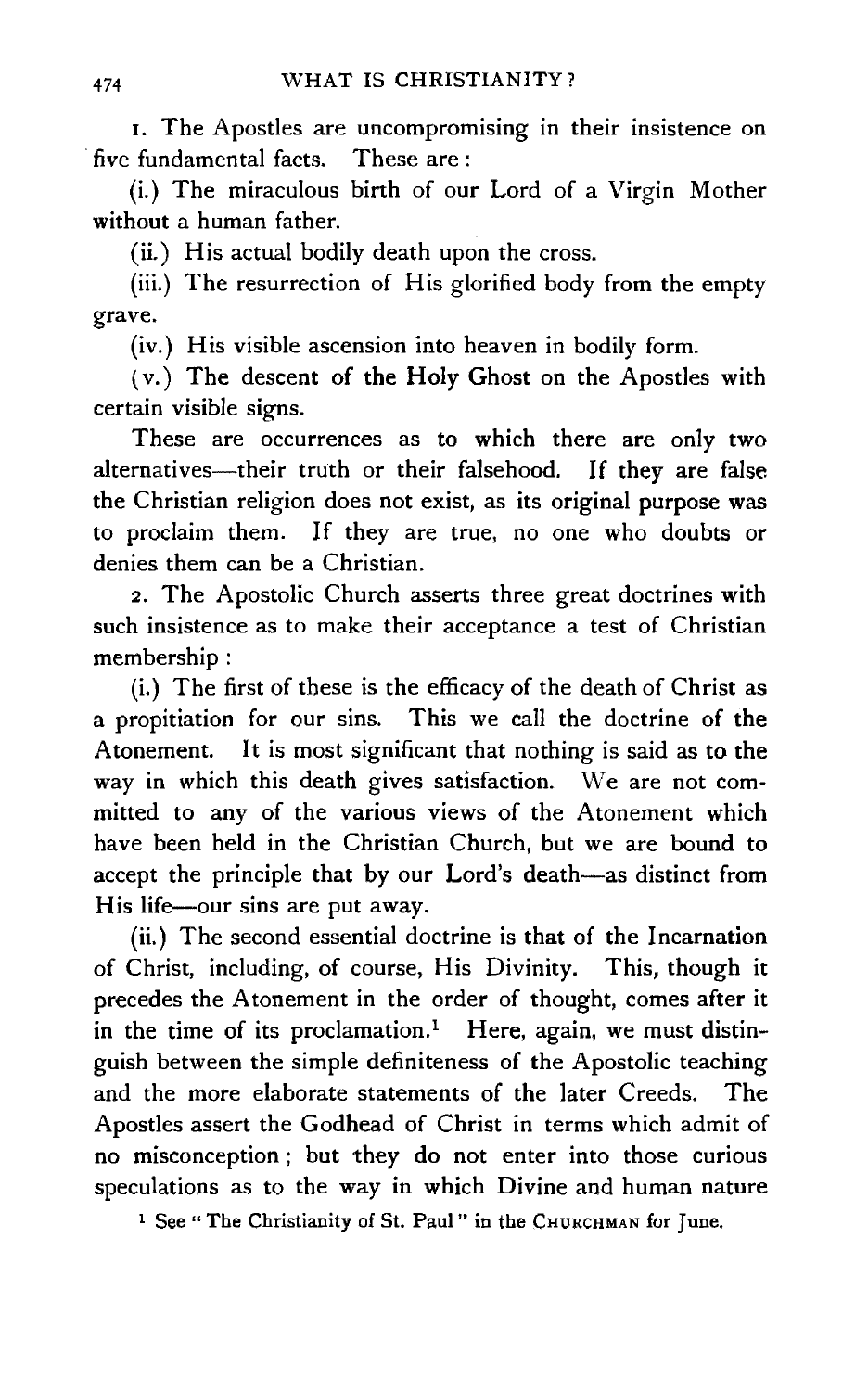were united in Him which were so productive of controversyand heresy-in the fifth and sixth centuries. It is the doctrine of the Incarnation itself-not any particular statement of itwhich is of the essence of Christianity.

(iii.) Much the same must be said of the doctrine of .the Trinity, the third great truth on which the Apostles insist. This differs from the other cardinal doctrines of the Church in that it is a *doctrine only,* not, as they are, the *explanation of an event.* This is what makes it so unacceptable to many minds, and is, in the present writer's opinion, the chief ground of the widespread objection to the Athanasian Creed. There is, therefore, more room for difference of opinion as to the teaching of the Apostles on this than there is on the other doctrinal points. But though the term "Trinity" does not occur in the New Testament, the unity of the Godhead and the Divinity of each of the three Persons are so clearly asserted that no one can doubt that this doctrine was regarded as essential in the Apostolic age. If this be so, no one who rejects it can be a Christian, and we must, however reluctantly, refuse that title to those who do not believe in the Divinity of our Lord.

3· When we come to worship we find that our inquiry leads to equally definite results. In addition to prayer and the study of Holy Scripture, which belong to other religions besides Christianity, three ordinances are required of all who claim to be Christians : The first of these is baptism, not only as a form of admission or token of repentance, but as a means of grace. In our review of the Pauline period we saw that baptism is closely connected with the new birth, and there is nothing in the teaching of the later Apostolic age to throw doubt on that connection ; on the contrary, the third chapter of St. John supports and emphasizes it. The second essential ordinance is the laying on of hands. To this, throughout the Apostolic age, a place is assigned hardly less important than that of baptism. The close resemblance to confirmation of the rite described in Acts viii. is too obvious to need statement. It is difficult to see how any community which dispenses with this Apostolic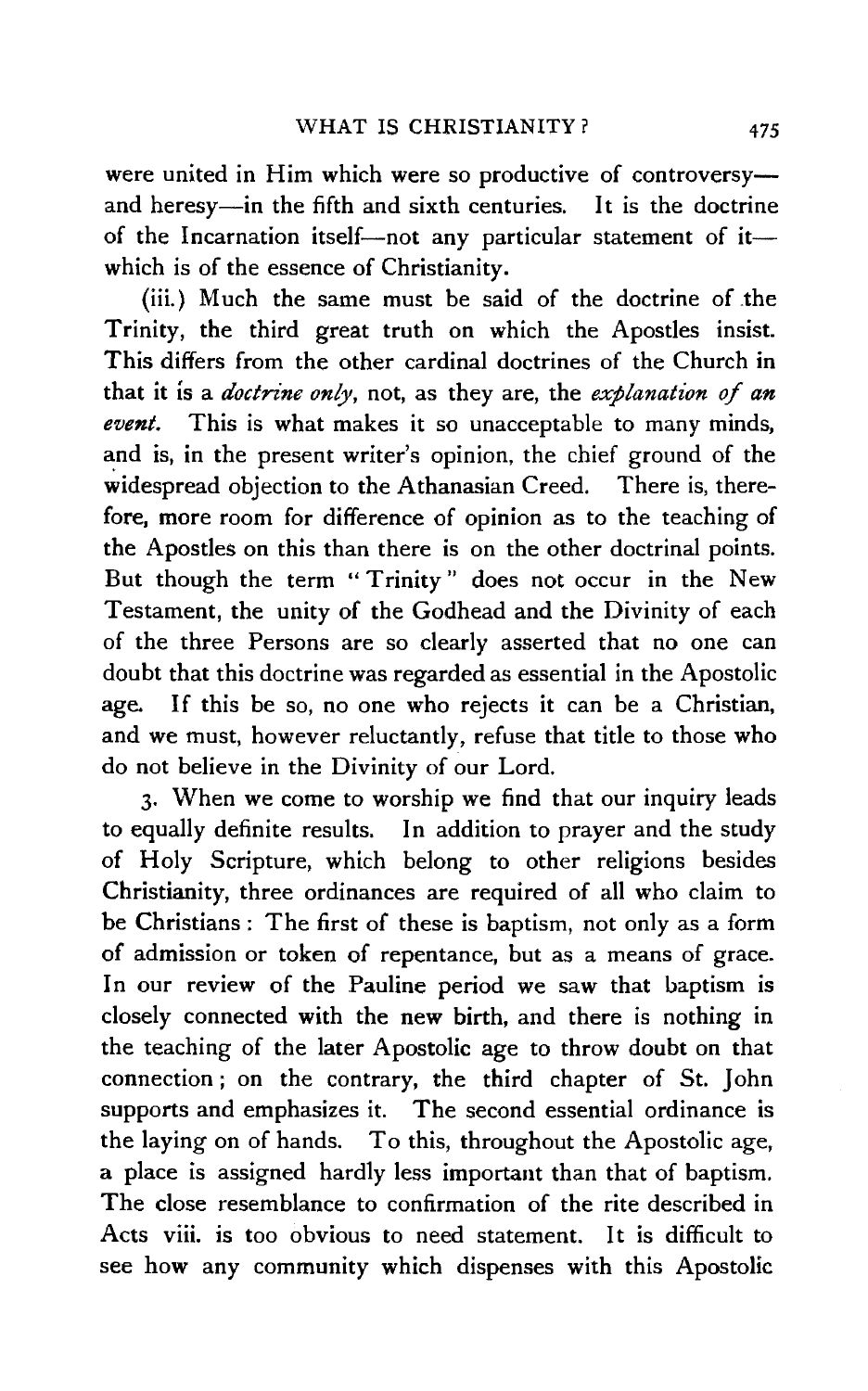ordinance, or any person who declines to receive it, can be recognised as Christian. To these two ordinances must be added a new and greater one-the Sacrament of the Holy Communion. We have seen that less is said in the New Testament about this than about the other two. Its nature as a means of grace is not so clearly proclaimed ; there is a doctrine of baptism and of the laying on of hands (Heb. vi. 2), hut there is no defined doctrine of the Eucharist. Its obligation, however, is undoubted, and it is as essential to Christianity as the other two ordinances. This is one of the things in which it is particularly necessary to observe the distinction between what is obligatory and what is tenable. The sacramental principle comes under the former head ; almost all the explanations of what it involves belong to the latter.

4· The most difficult point to decide is what is essential to Christianity in the way of Church membership. This is prob~ ably the point on which the modern mind is least in accordance with the Apostolic age. For there are now a large number of persons who regard Christianity as a body of belief, or a system of morals, or an indefinable sense of a personal union with Christ, but who entirely ignore its institutional character. Yet that character is conspicuous throughout the Apostolic age. It is demonstrable that from the Day of Pentecost onwards Christians were regarded as *members of a soc·iety,* and were not recognised as Christians in any other capacity. It is true that early Christianity was in a very real sense "undenominational." But that is because the formation of denominations is forbidden as a breach of Catholic unity (I Cor. i. 10-12 ). Such expressions as " Christians unattached " or " Christ not the Church " would have been simply unintelligible to St. Peter, St. Paul, or St. John.

This broad principle is quite unmistakable, and its application excludes a good deal of so-called modern Christianity. It is clear that there is a Christian *ecclesia,* and that the claim of some persons to be outside it and remain Christians cannot be allowed. It is equally clear that there is no Apostolic authority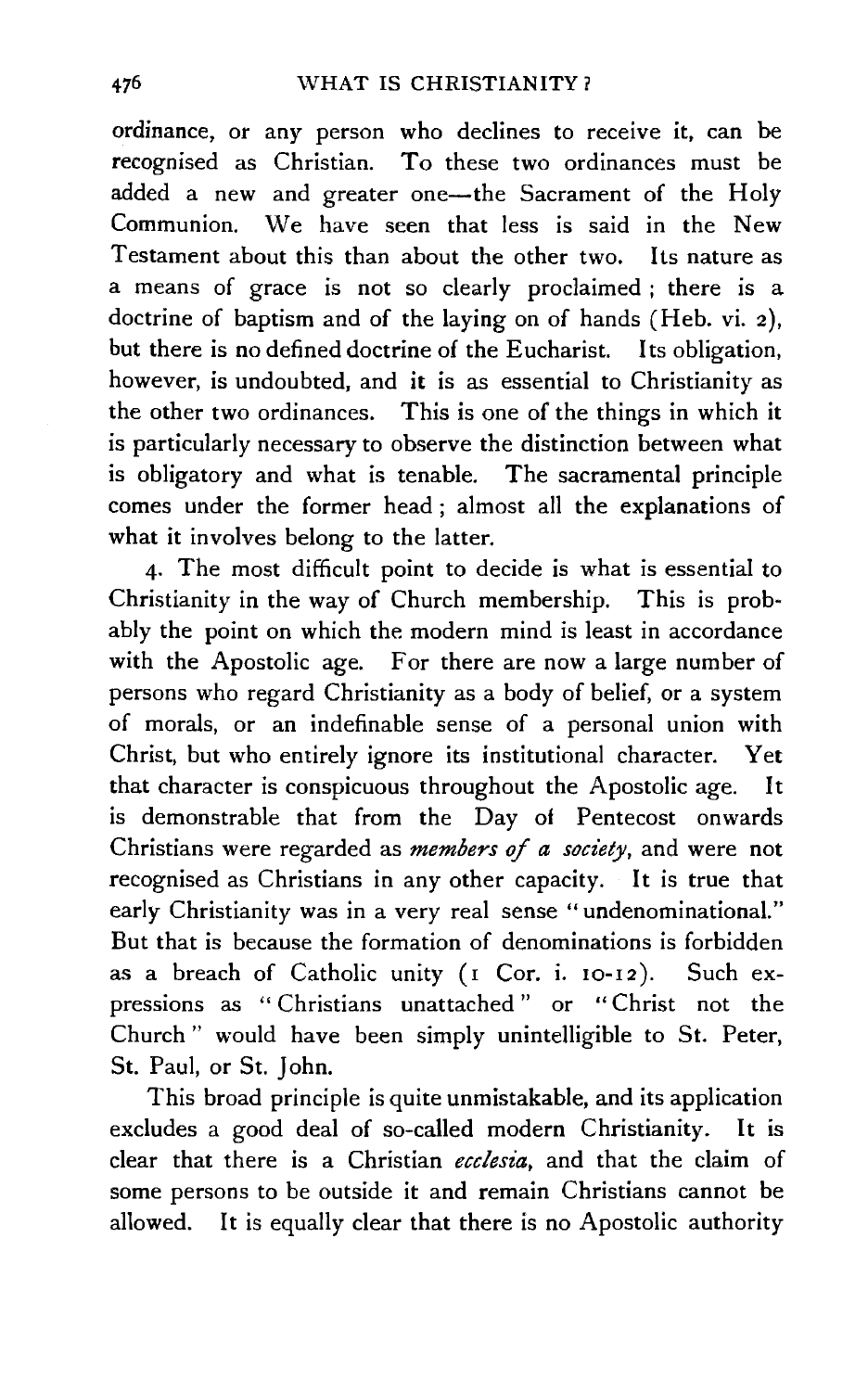for the notion that this *ecclesia* is merely an invisible society, whose members are known only to God. It is of its essence that it should also be a visible society, and should have marks whereby its membership should be known. But it is by no means easy to say what these marks are, or what in its constitution is of permanent obligation, and what is temporary and a matter of expediency.

Three questions in particular claim our attention :

I. On what do the Apostles insist as essential to the character of the Christian ministry ?

2. Is there a Scriptural obligation on all Christians in the same area to belong to the same *ecclesia ?* 

3. Under what-if under any-circumstances may individuals secede from the Church and form a new society ?

Now, it must be admitted that the Apostolic Church does not answer these questions with the same clearness and certainty with which it speaks on other points.

1. As to the first, it is evident that the right to exercise the Christian ministry depends on commission, not on personal fitness, and that such a commission can only be conferred by the *ecclesia* as a whole acting through its regular representatives. There is one expression-the significance of which seems to have escaped the attention of the commentators-which is nearly decisive on this point. In the Old Testament we constantly read that " the word of God came " to some selected individual. Once only in the New Testament is such an expression used, and that is of St. John the Baptist (St. Luke iii. 2). It would seem that after the Day of Pentecost individual commission ceases, because the authority to ordain ministers is permanently vested in the Church. But more than this we cannot prove. It cannot be demonstrated from the New Testament that such authority can only be exercised by Bishops. The epistles of Ignatius prove that episcopacy was deemed essential within twenty years of the death of St. John. That it is necessary to the *bene esse* of the Church does not admit of doubt; the New Testament does not in itself prove it to be so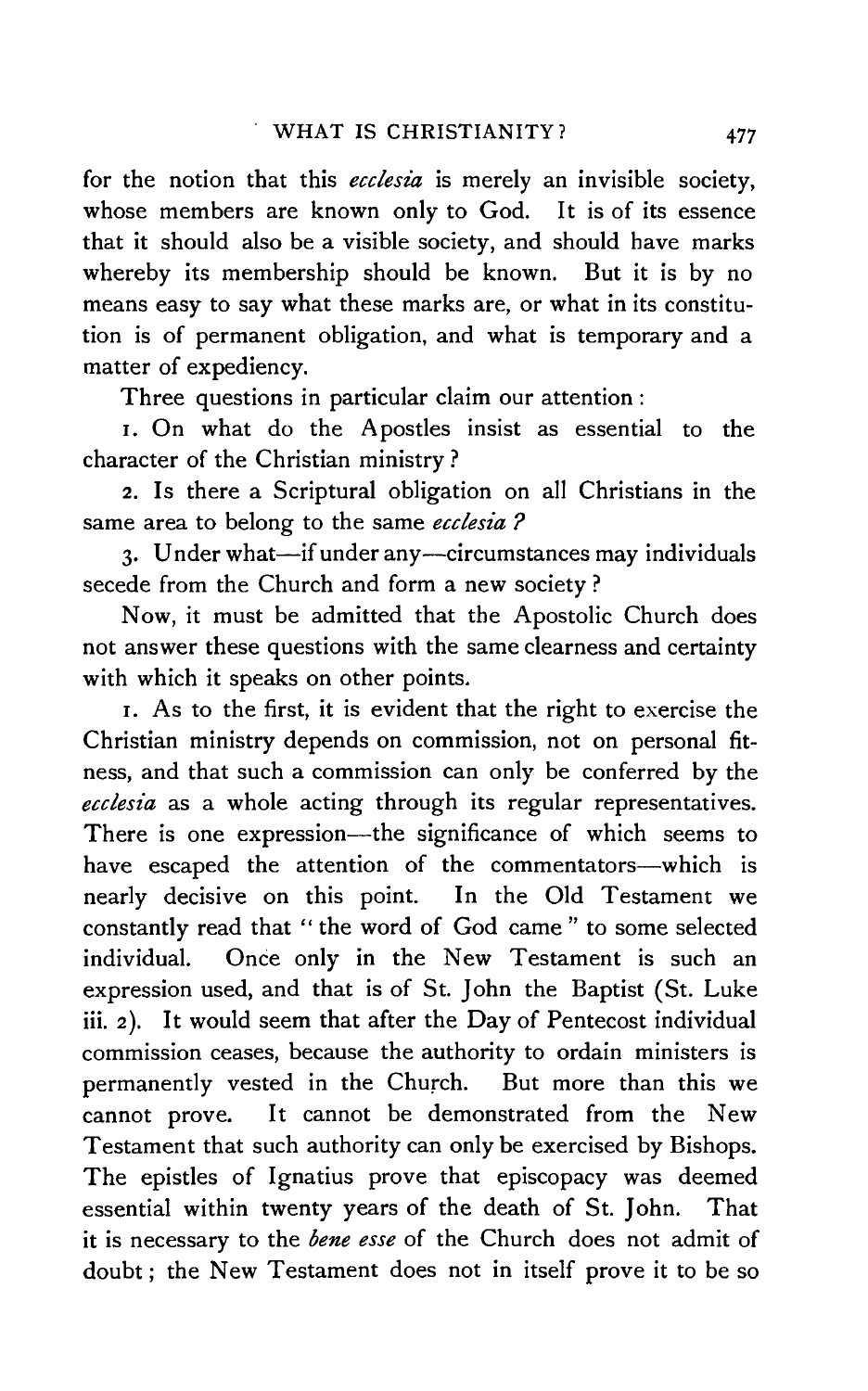to its *esse.* In short, episcopacy is the only means that has ever been found of securing the organic of the Church on which the Apostles absolutely insist.

2. The second question has a very close bearing on religious controversies of the present day. For it amounts to this - does Apostolic Christianity admit the existences of " Churches," or does it bind us to belief in *the* Church ? It must be remembered that the question is not whether there is an universal Church, which must be the same throughout the world. It is whether there can, or cannot, be two *ecclesia* in the same area. If the New Testament gave a positive answer to this question, half the controversy between Protestant Christians would not exist. Unfortunately it does not deal definitely with the matter, which must therefore be included in the category of open questions. But it does give us a principle which may help in the solution of the problem. For it shows that *the same rule must govern civil and ecclesiastical society.* The claim of the State to the obedience of Christians rests. in ultimate analysis, on the fact that such obedience is expressly commanded in the New Testament. No distinction is drawn between civil and ecclesiastical rulers-neither has greater claims to allegiance than the other. From this it follows that if there can be two *ecclesia* there can be two *civitates* within the same area, and if there can be only one State there can be only one Church. The New Testament does not decide between these two alternatives, but it most certainly limits our choice to them.

3· The same answer must be given to the third question. " Schism " and " rebellion " are two names for the same act, as committed in the ecclesiastical or civil spheres respectively. Each incurs the same guilt and needs the same justification. As to this, no better definition has perhaps ever been given than that of Bishop Wilberforce, who says that obedience to authority is an absolute duty unless it involves disobedience to the law of God. The fact that a law is not a good one does not justify a subject in disobeying it-it is necessary that the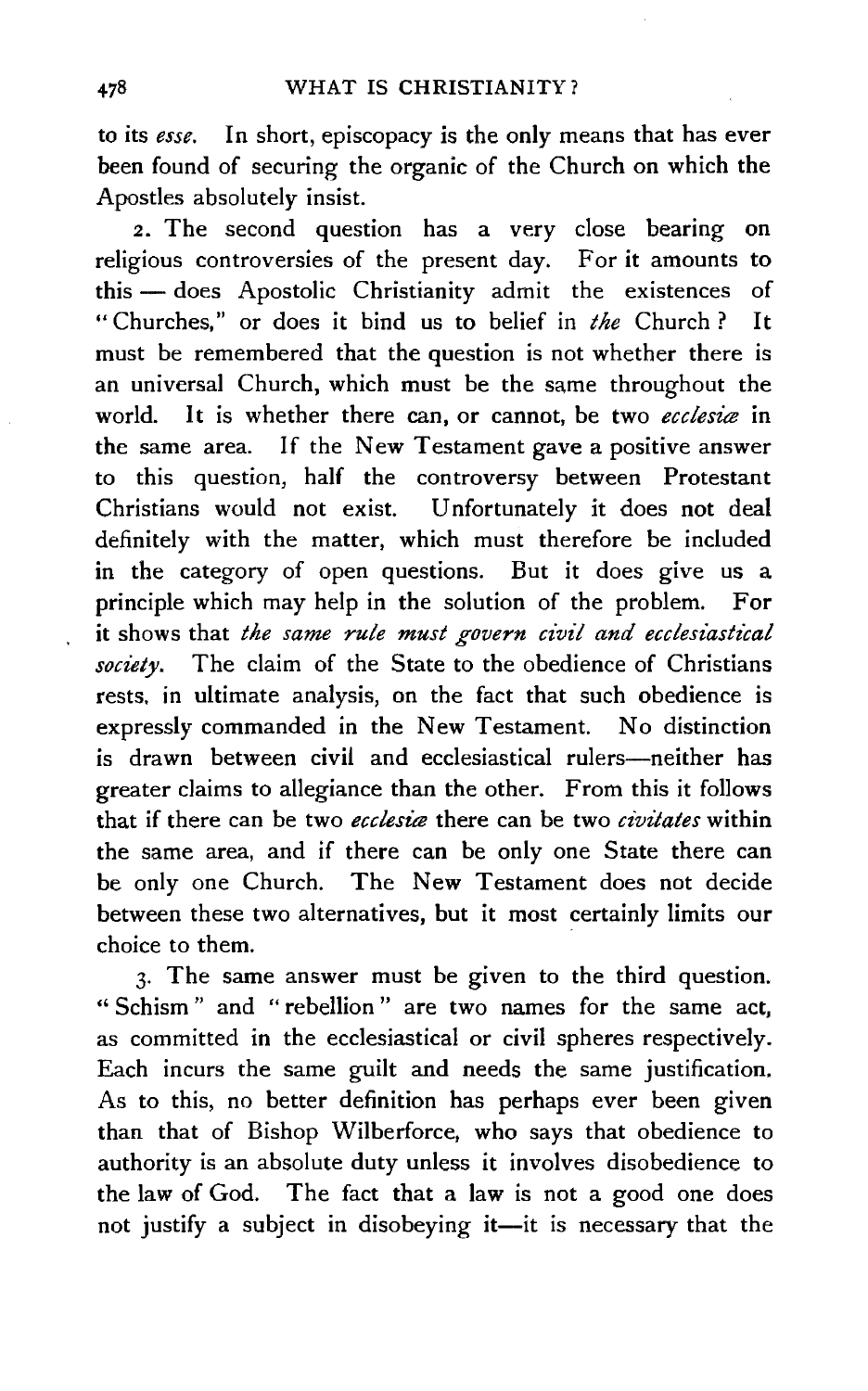law repudiated should be one that cannot be obeyed without  $sin<sup>1</sup>$  Such cases have occurred in human history-two are recorded in the Book of Daniel, but they are extremely rare. The decision must rest with the individual conscience, but he who disobeys incurs a fearful responsibility. For our present purpose the important thing to remember is that the authority of Church and State stand on exactly the same footing.

### III.

This brings us to the conclusion of the whole matter. Two things are sorely needed in the Christianity of the present day greater definiteness in the assertion of things essential, and a fuller recognition of liberty to differ in matters on which the Apostolic Church lays down no law. In fact, we need to realize in our religious thought the famous saying of the broad-minded Melancthon, which, with a few words of application, may well bring this series of papers to a close.

*In necessariis unitas.*—The line must be drawn more clearly and deeply between those who are Christians and those who are not. We must not let our love of toleration lessen our insistence on the fundamental articles of our faith. It is not pleasant to have to refuse to men whose intellect and character we respect the most honourable title that a man can claim. But our duty in the matter is· plain. These people are not Christians. It would be more straightforward if they would admit this and declare themselves the opponents of the religion which has regenerated the world. But if they will not do so, we must do it for them. We would gladly welcome them into the Church of Christtheir exclusion from it is their own doing, not ours. We do not settle the limits of Christianity-that was done by its founders nineteen centuries ago. It is ours to guard the walls which they built-to see that no breaches are made in them, and that none are admitted except through the regular gates.

*In dubiis libertas.*-We want less toleration, but more 1 " Addresses to Candidates for Ordination," p. 263.